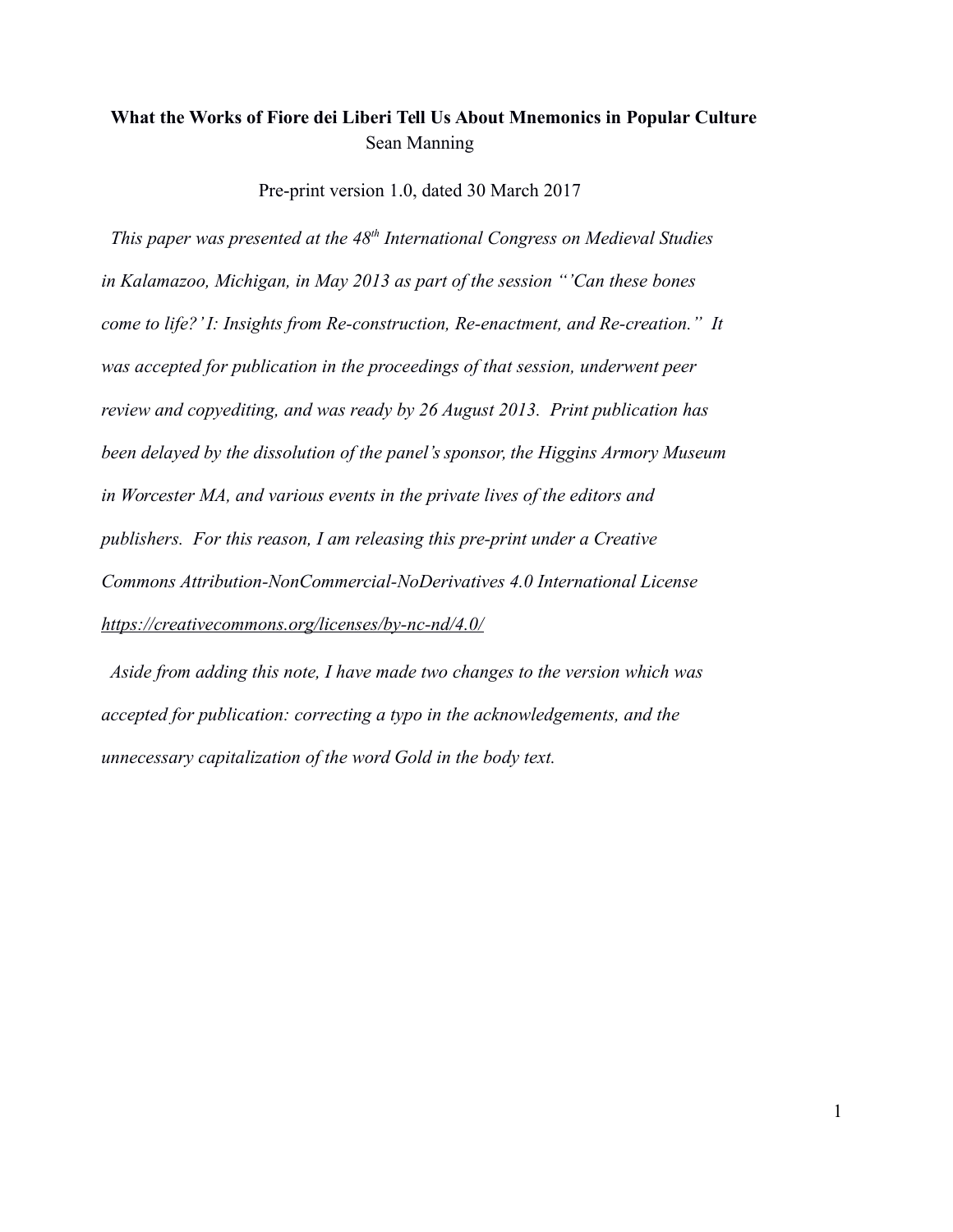What the Works of Fiore dei Liberi Tell Us About Mnemonics in Popular Culture<sup>[1](#page-1-1)</sup> Sean Manning

In the first decade of the fifteenth century, an old soldier took time from his teaching to write books on the art of combat. In doing this he was a pioneer. Until the very end of the fourteenth century, instruction in individual fighting skills had been purely oral, and fencing manuals remained unusual in Italy until the late sixteenth century. Aside from Fiore's work, only two manuscripts on fencing are known from an Italian source before  $1500<sup>2</sup>$  $1500<sup>2</sup>$  $1500<sup>2</sup>$  When these manuals do appear, they give us a precious insight into how a familiar part of medieval education—the arts of memory—were applied to the less familiar subject of medieval physical education.

Let me begin with some definitions: by *mnemnonics*, I mean techniques for organizing or presenting information to make it easier to remember. Both the speaker or writer, and the listener or reader, can use mnemonic techniques on a text. By *popular culture*, I mean the culture mainly conducted in vernacular languages by laymen in contrast to learned or clerical (Latinate) culture.

Four manuscripts, recording Fiore's work, are extant, each preserving a different version of his teachings. These are usually given a name derived from the current or last known owner, namely the Pisani-Dossi, Getty, Morgan, and Bibliothèque Nationale du France (hereafter

## abbreviated to PD, Getty, Morgan, and BNF).<sup>[3](#page-2-0)</sup>

<span id="page-1-1"></span><sup>1</sup> Because most people working on the manuals are not tenured academics, most scholarly communication takes place in person or online. I therefore would like to thank some of those who have been especially influential on my understanding, either directly or through intermediaries: Bob Charrette, Bob Charron, Matt Easton, Mark Shier, Sean Hayes, Dan Hill, Tom Leoni, Greg Mele, and Guy Windsor who taught me Fiore's art; and Doctors Timmothy Haskett and Erik Kwakkel who taught me to read like a medieval person.

<span id="page-1-0"></span><sup>2</sup> These are the illustrated manual of Philippo Vadi (fl. 1475), Rome, Biblioteca Nazionale Centrale di Roma, codex 1324 which is reproduced in Luca Porzio and Gregory Mele (eds.), *Arte Gladitoria Dimicandi: 15th Century Swordsmanship of Master Filippo Vadi*, (Chivalry Bookshelf: Union City, CA., 2002), and a short list of fencing guards between a collection of psalms for St Hilary and Latin sayings on law within a larger fifteenthcentury miscellany: Toronto, Fischer Rare Book Library, MSS 01020 (f. 105).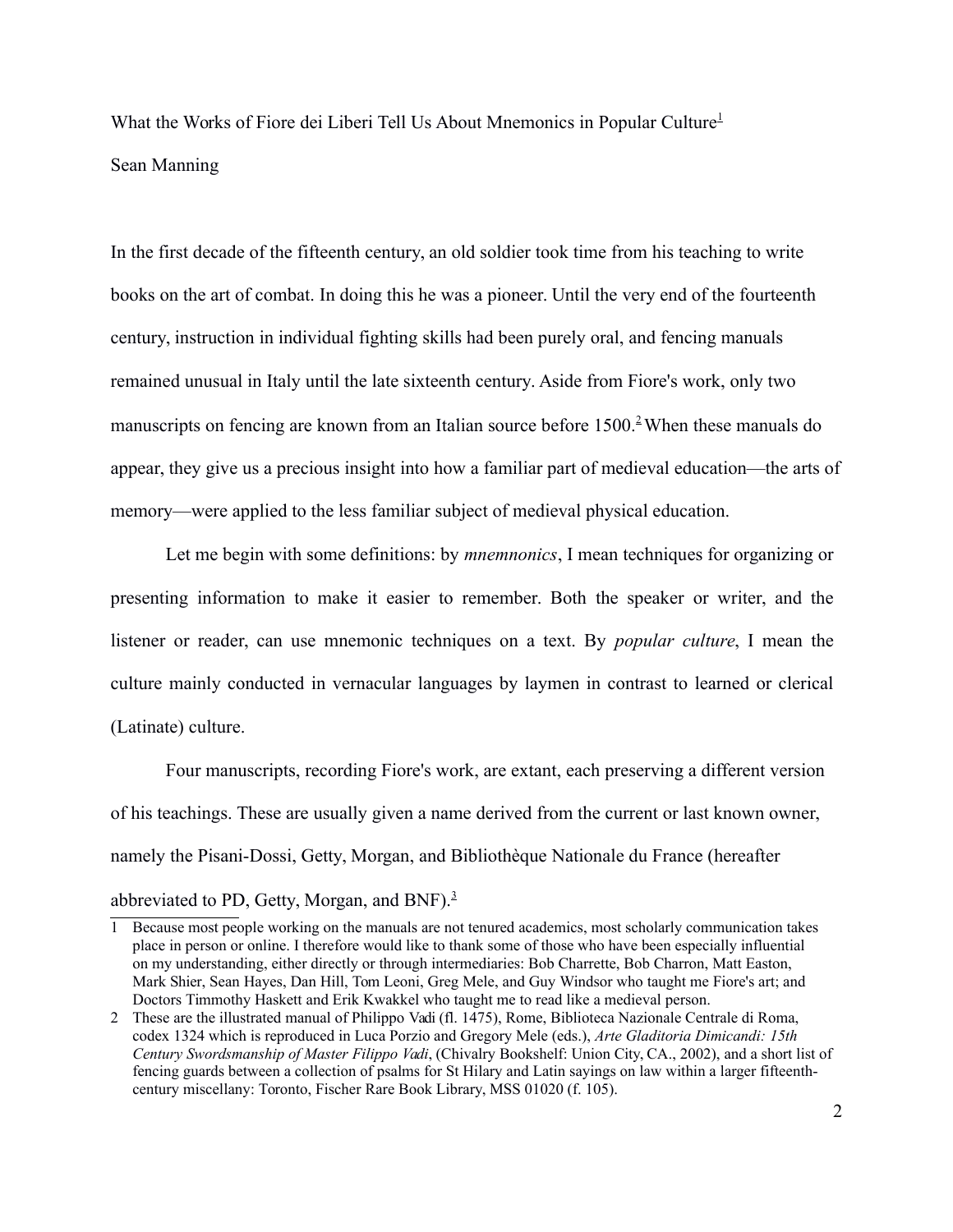<span id="page-2-0"></span>3 The Pisani-Dossi manuscript, which remains in private hands, was published in facsimile: Fiore de Liberi, *Flos Duellatorum, il fior di battaglia di maestro Fiore dei Liberi da Premariacco*, trans. and ed. Francesco Because I am talking about two kinds of *esoterica*—medieval memory and renaissance

martial arts—I will give a fairly extensive background. I will begin with brief introductions to Fiore and to medieval memory training, then discuss some of the limitations of current scholarship. Then I will discuss four types of mnemonic technique found in Fiore: physical format, textual structure, schematic diagrams, and verse. These four aspects of book design were traditional in medieval culture but applying them to a fencing manual was new.

Fiore Furlan dei Liberi (fl. 1399-1410) from Cividale d'Austria is the best known, and best documented, Italian fencing master of the fifteenth century. Many learned writers have summarized his life.<sup>[4](#page-2-5)</sup>Here I would like to make two points, one about Fiore and courts and another about Fiore's education. Fiore was on the margin of court culture; his family is completely unknown.[5](#page-2-4)The family name seems to refer the *liber / ministralis* distinction in the imperial nobility, where the *liberi* considered themselves to be descendents of free men and the *ministrales* descendants of servants.<sup>[6](#page-2-3)</sup> Although, in his manuscripts, he gives his full name and his father's name, the only records of his life which have been uncovered are from Undine which date from the 1380s.<sup>2</sup> Some of his students were famous men and he says that Nicolo III d'Este (1383-1441) Marquis of Ferrara, an ambitious young second-rank prince, asked him for two manuscripts.<sup>8</sup> Marco Folin describes the Italian courts of Fiore's day as intimate and informal

3

Novati (Francesco Novati: Bergamo, 1902). The remaining three manuscripts are Los Angeles, Getty Art Museum MS Getty-Ludwig XV.13, New York, Pierpoint Morgan Library, MS M. 383, and Paris, Bibliothèque Nationale du France, MS Latin 11269.

<span id="page-2-5"></span><sup>4</sup> These begin with Luigi Zanutto, Fiore di Premaricco ed i ludi e le feste marziali e civili in Friuli nel medio- evo (Del Blanco: Udine, 1907).

<span id="page-2-4"></span><sup>5</sup> For recent overviews of the evidence for Fiore's family and career, see Ken Mondschein, *The Knightly Art of Battle* (Los Angeles: J. Paul Getty Museum, 2011), 10-15 and Fiore dei Liberi, *Fior di Battaglia*, 2nd ed., trans. Tom Leoni (Wheaton IL., Freelance Academy Press, 2012), xii-xviii.

<span id="page-2-3"></span><sup>6</sup> I am not sure who first connected the Liberi to this split in the imperial nobility. For an overview of the difficulty understanding the origin of these two classes, see John B. Freed, "The Origins of the European Nobility: Problems of the Ministeriales," *Viator* 7, no. 7 (1976): 211-41.

<span id="page-2-2"></span><span id="page-2-1"></span><sup>7</sup> See Mondschein, *The Knightly Art of Battle,* 14.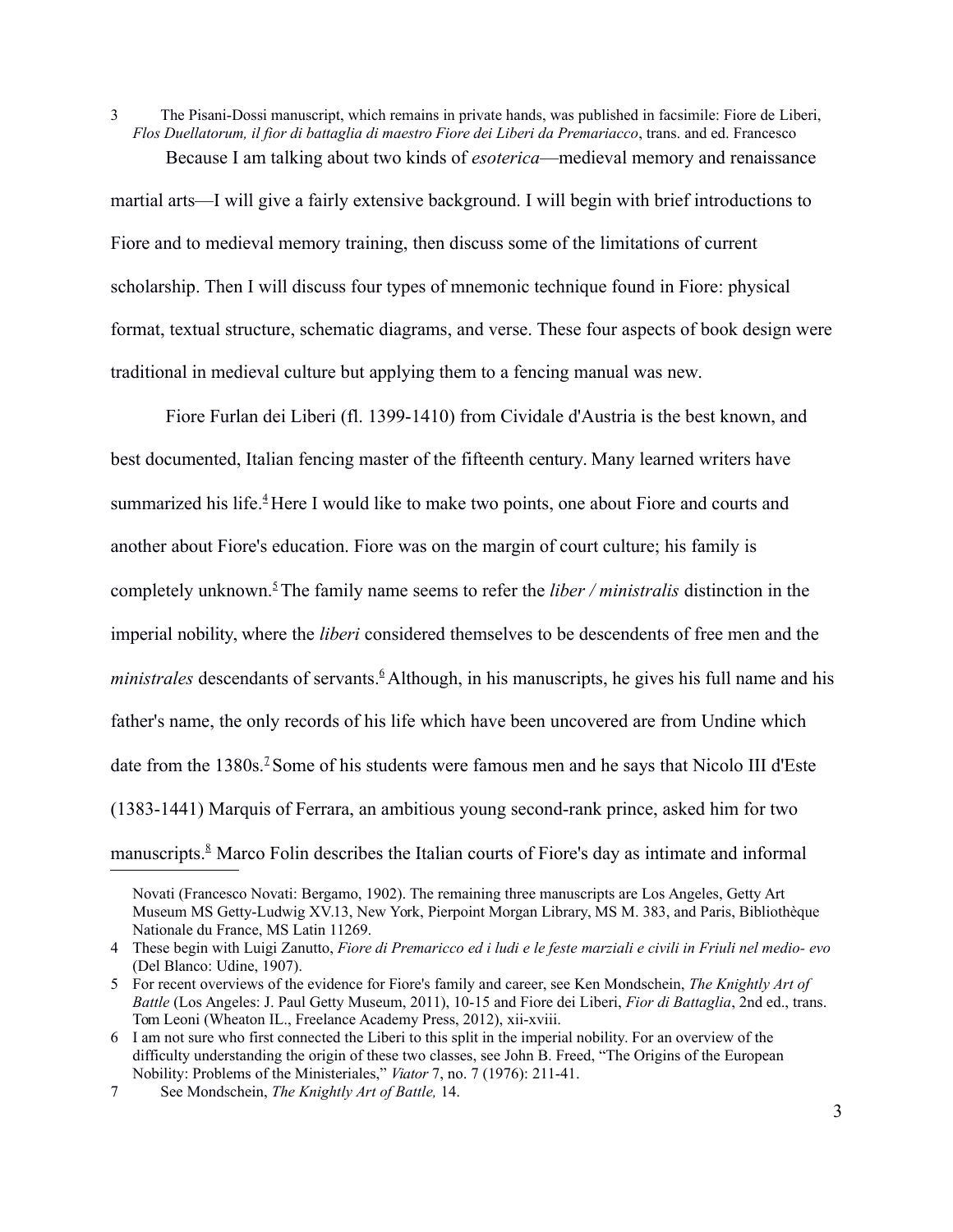The prologue to the Getty (f 3v) states that Nicolo instructed him to write a book, and the Italian prologue to the PD (f 2v) implies that Nicolo asked for one.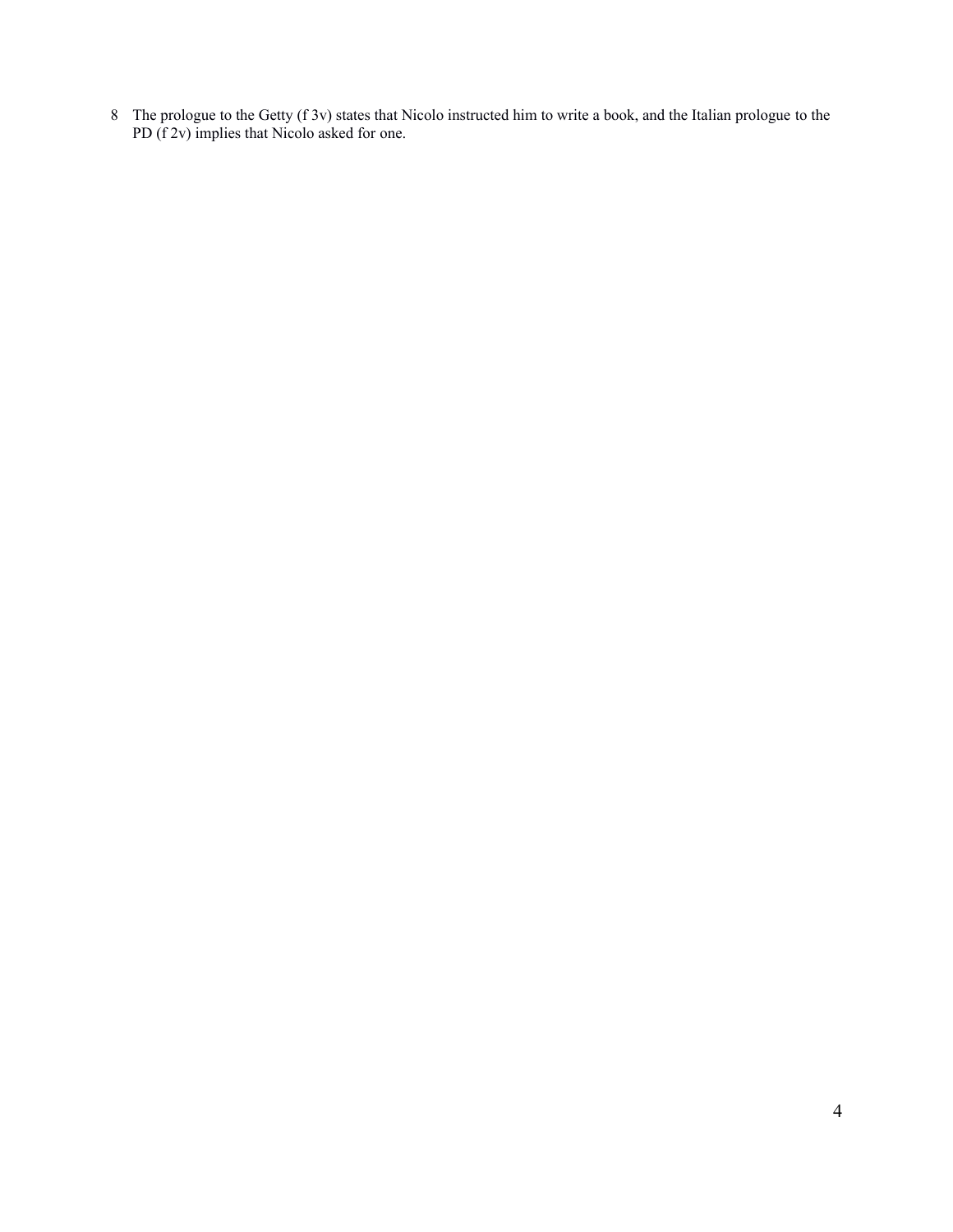groups: "When Nicolò III came to power, the court was composed of about fifteen local gentlemen, no more than twenty notaries and chancellors, [...] and several dozen servants who daily took care of the lord and his house."<sup>2</sup> Since no records of Fiore's employment at the d'Este court survive, it is likely that his position remained insecure.

Fiore had a basic education. In the prologue to the Getty manuscript he tells us that he could "read and write and draw" and that if he had studied "jurisprudence, canon law, or medicine" for as long as he had studied fencing he would surely be a doctor in all three subjects.<sup>[10](#page-4-2)</sup> The Latin prologue to the Pisani-Dossi manuscript is clear, but not overly sophisticated, often using Italian loan-words such as *dagardus* "dagger", *guer* "war" and *barones* "barons" in place of Latin equivalents. His verse is awkward, so much so that Sydney Anglo called his verses "barely recognizable as such."<sup>[11](#page-4-1)</sup>The only classical or biblical quotation in his work is a single line from Justinian's *Institutes*, although he states that he owns other books on fencing and his writings show knowledge of the bestiaries and Aristotle's *Physics*. [12](#page-4-0) All of this evidence suggests a man on the edge of book culture who was somewhat defensive about his education. It is very likely that he had met some learned humanists and was concerned to show that he, too, had valuable learning.

<span id="page-4-0"></span>Our culture considers memory a lowly, mindless ability. The advertising for the *Rosetta*

<span id="page-4-3"></span><sup>9</sup> Marco Folin, "Courts and Courtly Arts in Renaissance Italy," in *Courts and Courtly Arts in Renaissance Italy: Arts, Culture and Politics, 1395-1530*, ed. Marco Folin (New York: ACC Distribution, 2011), 11.

<span id="page-4-2"></span><sup>10</sup> *s'io avesse studiado XL in lege, in decretale, e in medesina* (Getty f 1v).

<span id="page-4-1"></span><sup>11</sup> Sydney Anglo, *The Martial Arts of Renaissance Europe* (New Haven CT.: Yale University Press, 2000), 121. Leoni prefers to say that Fiore's poetry "is so inconsistent and heterogeneous in rhyming and syllabic number to be practically free-verse." *Fior di Battaglia*, xxxiii.

<sup>12</sup> Fiore quotes the second sentence of the prologue of the *Institutes: imperatoriam maiestatem non solum armis decoratam, sed etiam legibus oportet esse armatam*, PD, f 2r: (It is proper that the Imperial Majesty not only be adorned with arms but also armed with laws...). The significance of this quote awaits explanation, although Justinian's compilation of Roman law was commonly read at universities. For Fiore's use of the bestiaries, see below. His whole conception of motion is Aristotelian, and he frequently uses such Aristotelian commonplaces as that the mark of the expert is the ability to teach.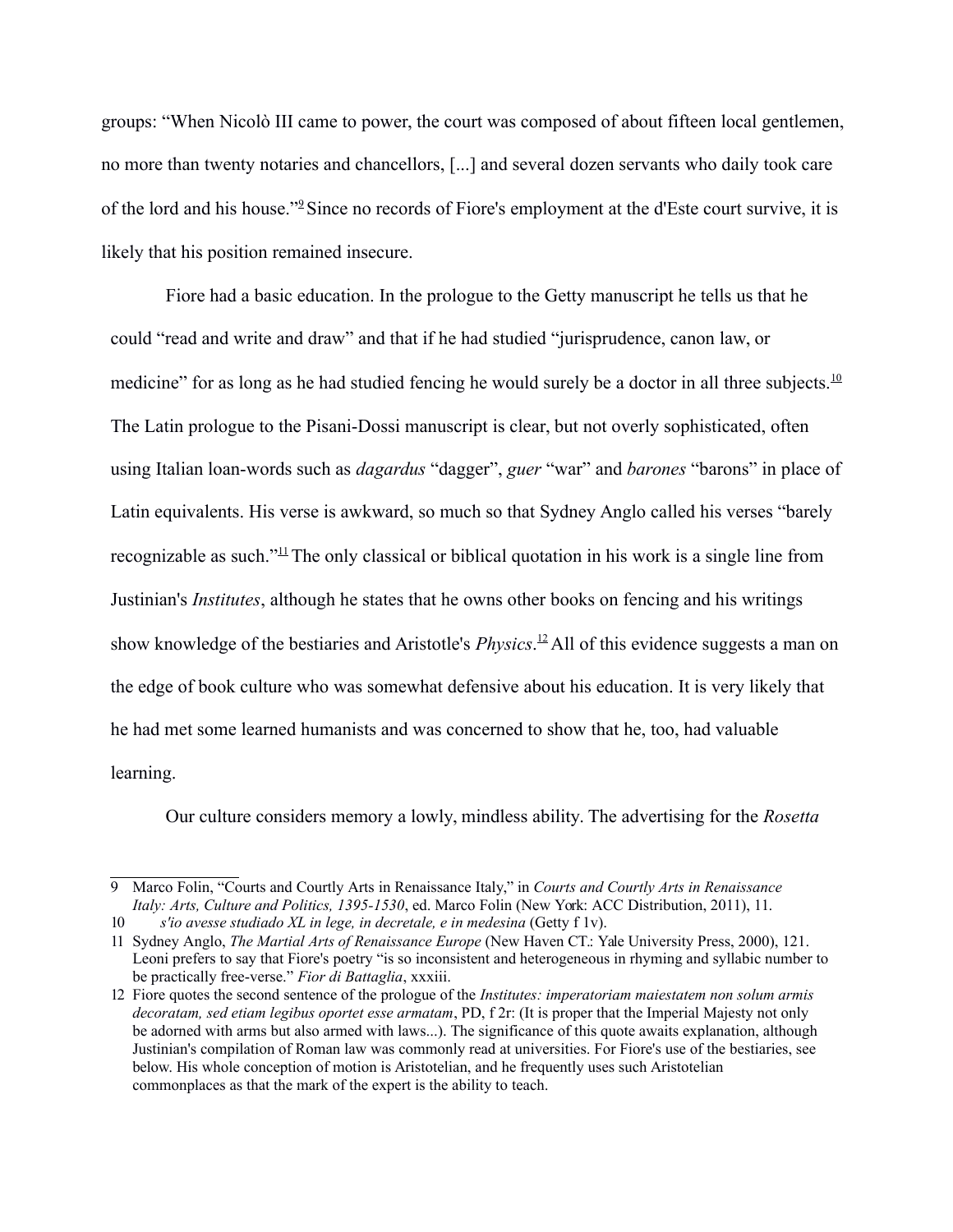*Stone* language program promises to save buyers from "mindless memorization."<sup>[13](#page-5-3)</sup>Medieval people disagreed. To them, memory was the power to both store and manipulate knowledge. Ways to learn things quickly, learn to manipulate them, and help the audience learn and manipulate them were a conscious part of education. For example, Thomas Aquinas seems to have composed many of his books in his head—including those texts with thousands of quotations—and dictated a first draft in one continuous flow.<sup>[14](#page-5-2)</sup> Peter of Ravenna, a law professor in the late-fifteenth century, stated that he had mastered 30,000 short passages so well that he could bring up all those on a given topic, such as appeals, instantly.<sup>[15](#page-5-1)</sup> These writers impressed their contemporaries not for having a peculiar ability, but for mastering a common skill.

From childhood on, medieval education focused on structuring and breaking down knowledge. The goal was first to learn individual parts in a particular order, then to learn to bring them to mind in any necessary order. For the psalms, a common first text for children to master, the first step was to memorize them in order, perhaps one based on the religious calendar rather than their position in the Psalter.[16](#page-5-0) Next, one would learn to call them to mind by their number or first words and move through the psalms in any order. Then, one would learn to call them to mind by chapter and verse and move through the verses in any order. The ideal was to hear any line from the psalms, know immediately which verse of which psalm it came from, and be able to move forward or backward or to related psalms as needed.

Current scholarship on memory in Latin culture has a paradox. On one hand scholars have

<span id="page-5-3"></span><sup>13</sup> *Rosetta Stone* advertisements with similar phrasing have been used everywhere from radio spots to posters for years, but for one example see "Rosetta Stone Offers Fastest Way to Learn a Language" [http://www.prnewswire.com/news-releases/rosetta-stone-offers-fastest-way-to-learn-a-language-58574162.html,](http://www.prnewswire.com/news-releases/rosetta-stone-offers-fastest-way-to-learn-a-language-58574162.html) accessed 22 August 2013.

<span id="page-5-2"></span><sup>14</sup> Mary Carruthers, *The Book of Memory: A Study of Memory in Medieval Culture* (Cambridge: Cambridge University Press, 2008), 4-8.

<span id="page-5-1"></span><sup>15</sup> Ibid., 143.

<span id="page-5-0"></span><sup>16</sup> Ibid., 100-104.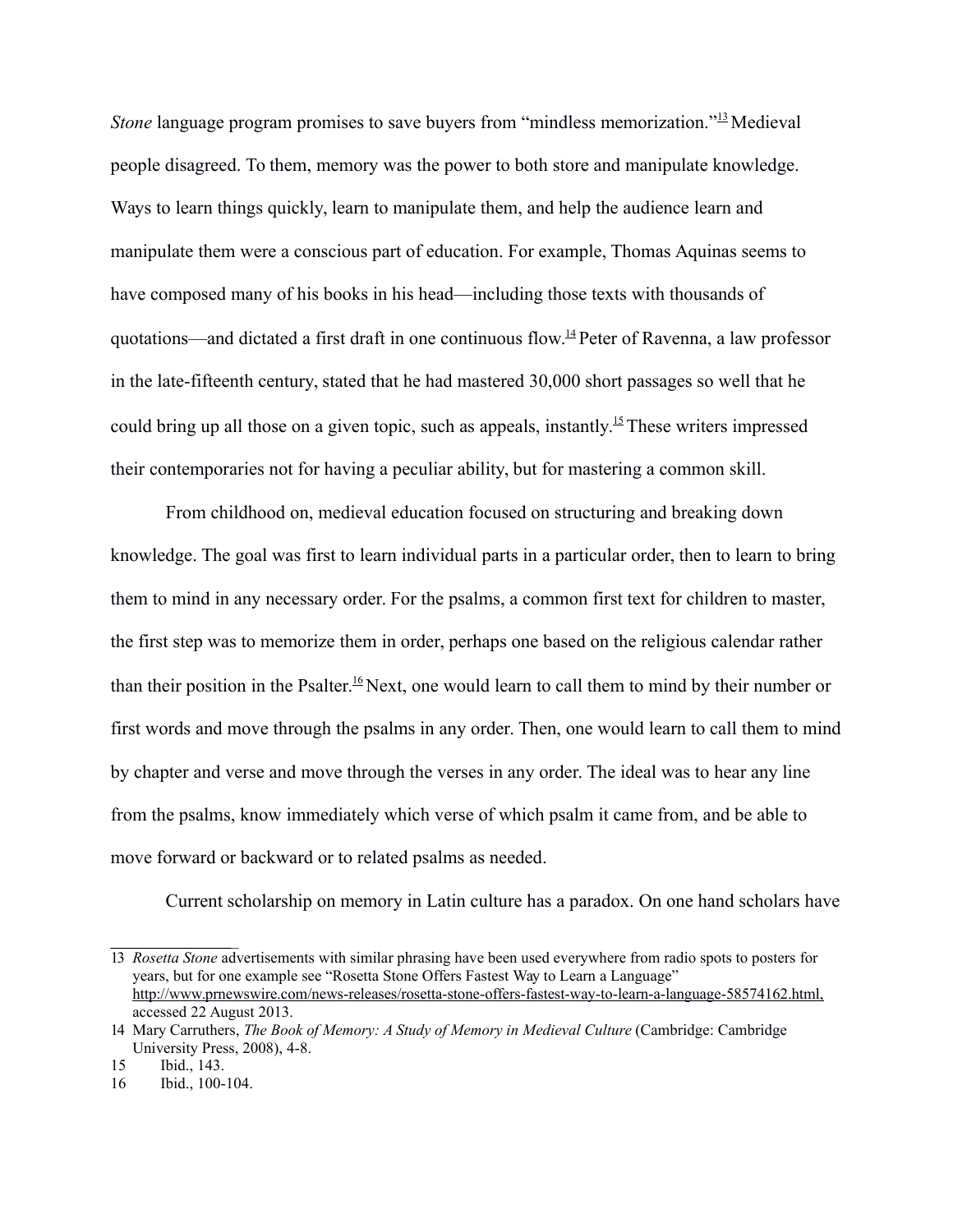emphasized that medieval people saw memory as a physical process. The standard metaphors for memory were writing, an organized container like a chest or purse with compartments, and digestion.<sup>[17](#page-6-4)</sup> These were not dead metaphors, but were taken seriously as ways to understand a complex process. Mary Carruthers likes a comment in a monastic rule that just as the food that monks eat produces various sounds when they get up at night to perform their offices, their holy thoughts produce good words. Thus prayer is spiritual flatulence.<sup>[18](#page-6-3)</sup> Yet scholarship on memory is almost entirely focused on texts and book learning. A great deal has been written on how medieval people remembered scripture, academic knowledge, and music. While it is natural to follow the source and focus on the areas of life which produced the most evidence for us to read, this limits study to a small part of society. While most students of medieval memory today have much book learning, and much respect for book learning, it is important to remember that there are other sorts of education. Carruthers, a leading scholar in medieval mnemonics, is very much a book and intellectual historian.<sup>[19](#page-6-2)</sup> In short, Fiore lets us see how the very physical process of medieval memory was applied to learning physical skills. His manuscripts are explicitly concerned with memory. The Latin prologue to the Pisani-Dossi manuscript, for example, employs the metaphor of the memory as a treasure chest when it urges the generous-minded reader to "love it and store it away as a sort of treasury."<sup>[20](#page-6-1)</sup> Most of Fiore's techniques are what Mary Carruthers calls "elementary memory designs."<sup>[21](#page-6-0)</sup>But I hope that I can convince you that *elementary* does not mean simple or ineffective.

<span id="page-6-4"></span><span id="page-6-1"></span>Many medieval books were designed to aid memorization. Since it was believed that

<sup>17</sup> Ibid., 37-55.

<span id="page-6-3"></span><sup>18</sup> Ibid.*,* 208.

<span id="page-6-2"></span><sup>19</sup> See also the now dated but important work of Frances Yates, *The Art of Memory* (Pimlico: London, 1966), and Paolo Rossi, *Logic and the Art of Memory: The Quest for a Universal Language*, trans. Stephen Clucas (Continuum International: London, 2006).

<sup>20</sup> PD f 2v. See also Carruthers, 37-55.

<span id="page-6-0"></span><sup>21</sup> Ibid., 99.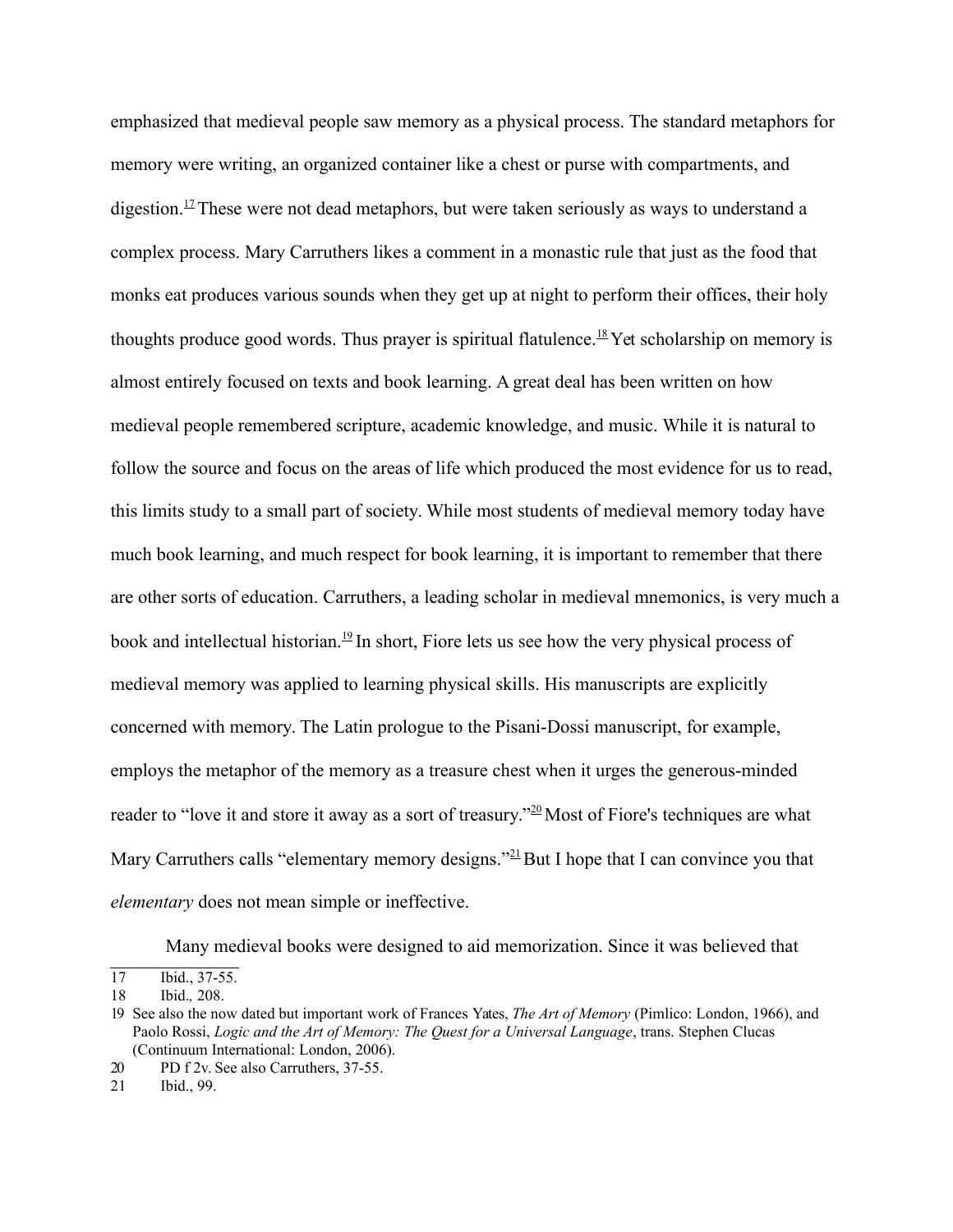distinctive images produced the strongest memories, a distinctive and clearly organized page was more effective than a simple block of text. Fiore had plenty of resources and he supervised the production of at least five texts.<sup>[22](#page-7-1)</sup> A few of the pictures in the Getty are coloured, but not all, and this suggests that he or his patron ran out of money. He employed the traditional tools of book design: clear script, red and blue initials, gold and silver leaf. These were not just ornamental, but designed to help the reader memorize the appearance of the page. Coloured initials, for example, often indicated points of *divisio* between verses and these visual cues were common in other texts. $\frac{23}{2}$  $\frac{23}{2}$  $\frac{23}{2}$ 

## **[Fig 1: A typical page of a Fiore manuscript with remedy master, scholars, and counter master: Getty f 10v (image courtesy of J. Paul Getty Musem, Los Angeles) / or: PD f 11v (***Flos Duellatorum***, ed. Francesco Novati, 1902)]**

A typical page in each manuscript is divided into a standard number of spaces, each of which contains a picture of a fencer who speaks to the reader through accompanying text and is marked as a master or scholar with a golden crown or garter. Most pages of the Getty are divided in quarters. If necessary, the speaker has a partner who receives the technique (*zuggadore*, *compagno*- think *uke* in aikido terms). The partner is distinguished from the master by the

<span id="page-7-1"></span><sup>22</sup> While it is impossible to know whether the Morgan, Getty, or PD manuscripts are original compositions or early copies of now lost originals, each is different enough to suggest they are the work of Fiore or an editor working with him. They are certainly not copies of each-other. BNF appears to have been made after his death, although it is unclear if it is a copy of a lost text or a new composition: Ken Mondschein, "Notes on Bibliothèque Nationale MS Lat. 11269, *Florius de Arte Luctandi*," *Arms & Armour*, 8 no. 2 (2011), 117–22. Two works by Fiore are recorded in the 1467 catalogue of the d'Este library, G. Bertoni (ed.), *La Biblioteca Estense e la coltura Ferrarese ai tempi del duca Ercole I, (1471-1505)* (E. Loescher: Torino, 1903), 219, 221. Francesco Novati provides excerpts from other catalogues: *Flos Duellatorum*, 29, 30, 94-96.

<span id="page-7-0"></span><sup>23</sup> Carruthers, 121. See also Fiore's prologue of the Getty where he states that the rubrics, the pictures, and the plays show the art clearly (f 2v).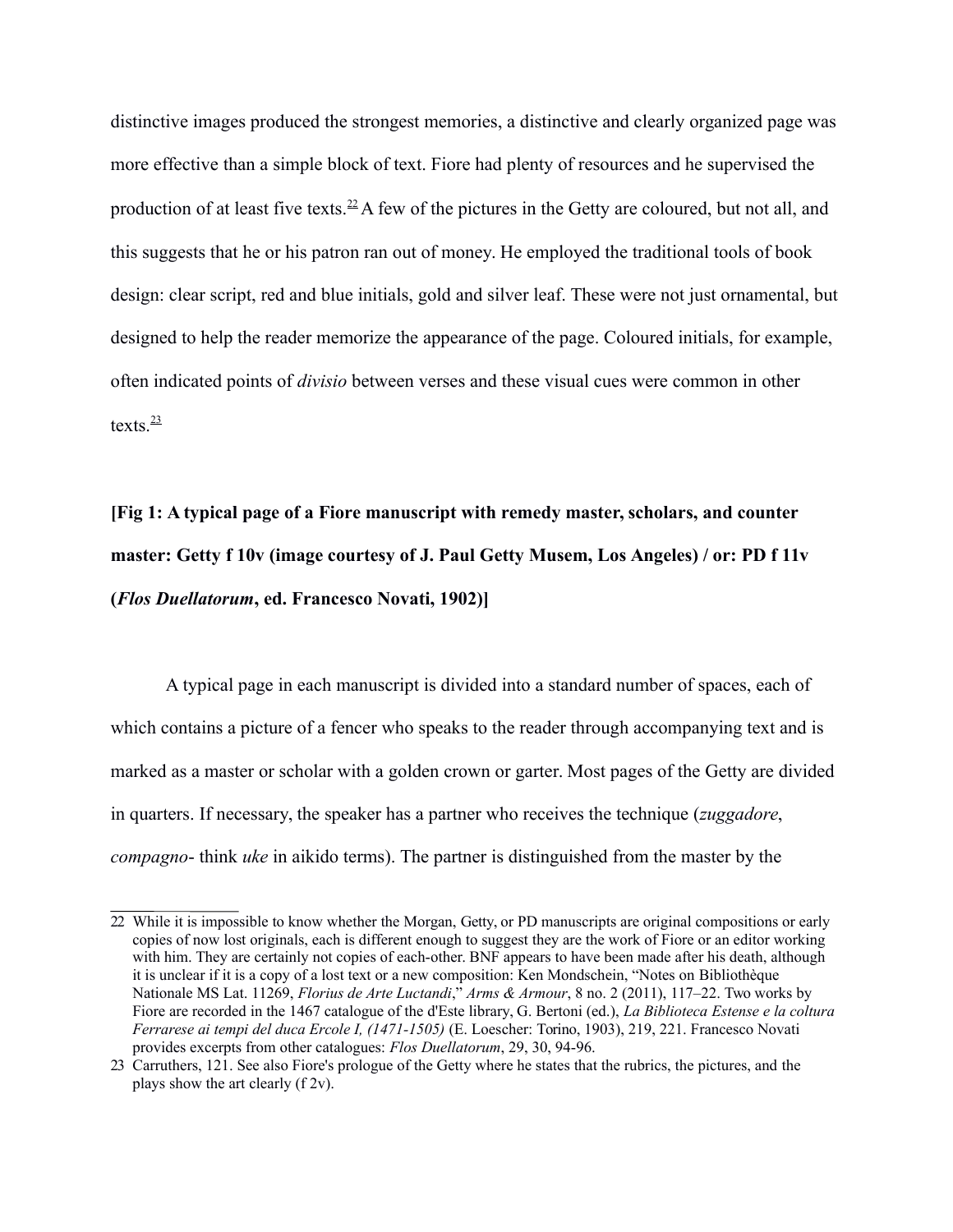absence of gold embellishment. This indicates to the reader who, in the play, they are to imitate. This was a very wise feature, since even today, martial arts illustrations often fail to clearly indicate who is doing the technique.

Fiore's project required unusually close contact between the author, the scribes, and the illustrators. Unlike most manuscripts which started with the text (often leaving space for decoration so that missing capitals or blank spaces mark projects which were never finished), most fencing manuals seem to have been illustrated first and then glossed.<sup>[24](#page-8-1)</sup> A number of fencing manuscripts have pictures but a blank space for text, whereas to my knowledge the only manual with a complete text, but blank spaces for illustration, is *Le Jeu de la Hache*, a French treatise on fighting with the pollaxe, contemporary with Fiore.<sup>[25](#page-8-0)</sup> Fiore's patron and audience would also have influenced the form of each manuscript. Unfortunately, Fiore does not describe the production process. A close study by a specialist in book history might reveal things of interest both to codicologists and to students of medieval martial arts.

Fiore was fortunate in his artistic environment. Working in fifteenth-century Italy, he could find artists who understood that he needed a naturalistic depiction of his figures, not a stylized symbolic representation. The figures are sketched roughly, but it is usually clear where different body parts are, how the fighters have their weight distributed, and so on. There are some obvious errors, such as the man with three hands in the Getty, and some departures from strict

<span id="page-8-1"></span><sup>24</sup> On the usual methods of manuscript production, see Jonathan Alexander, *Medieval Illuminators and their Methods of Work* (University of Toronto Press: Toronto, 1992), 41, 53, and Christopher de Hamel, *A History of Illuminated Manuscripts* (Phaidon Press: London, 1994), 92-106. The later parts of Alexander's book have many interesting examples of how illuminators worked on conventional projects.

<span id="page-8-0"></span><sup>25</sup> Illustrated manuals, lacking text, include a fifteenth-century copy of Johannes Talhoffer and others (Paris, Musée National du Moyen Age MS. CL23842), a late copy of Paulus Kal (Gotha, Forschungs bibliothek Erfurt- Gotha, MS Chart B 1021) and examples from the anonymous "Gladiatoria" series of *Fechtbücher* (Wolfenbüttel, Herzog-August Bibliothek, Codex Guelf 78.2 august 2°). The French text (Paris, BNF MS français 1996), is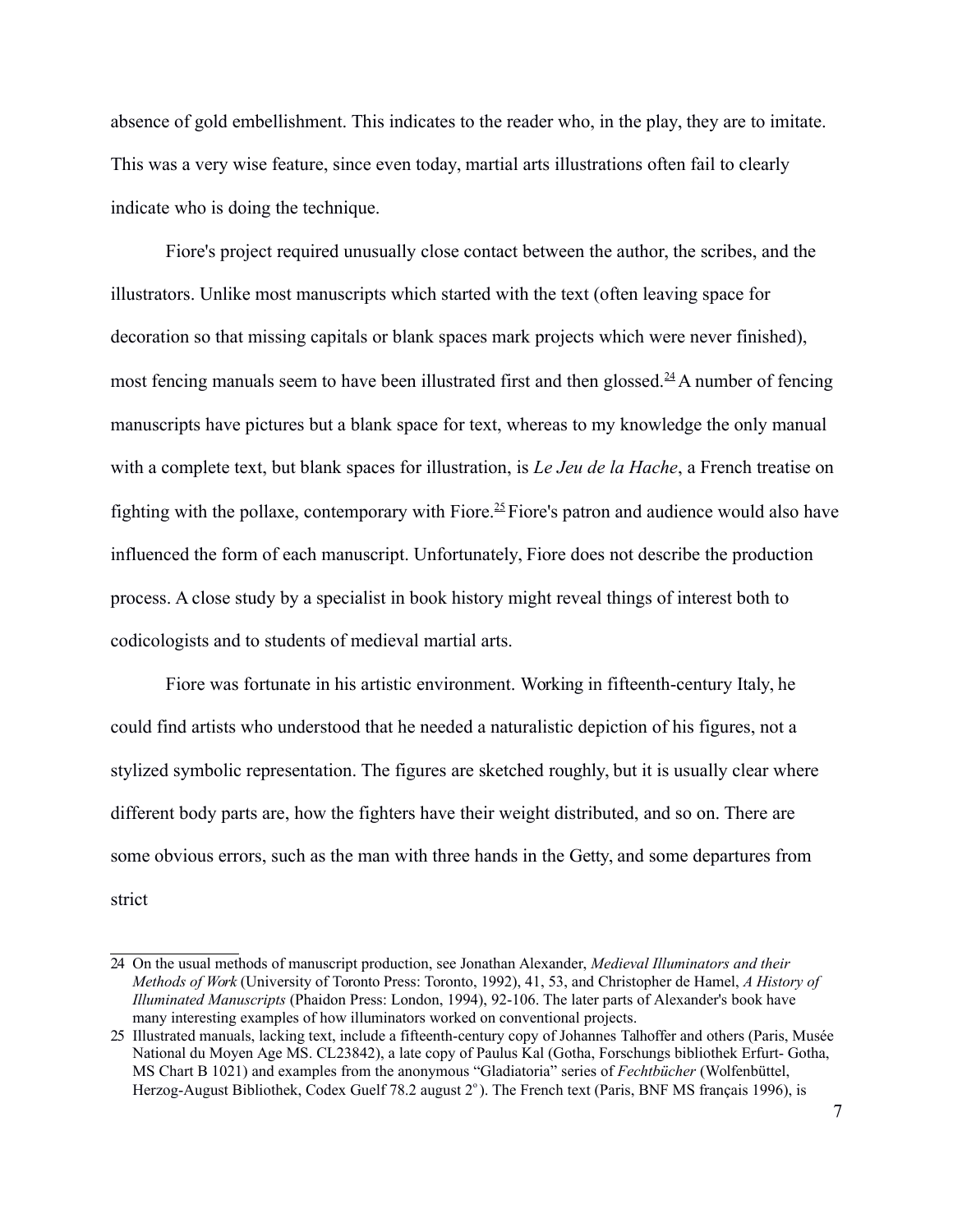transcribed and translated in Sydney Anglo, "Le Jeu de la Hache: A Fifteenth-Century Treatise on the Technique of Chivalric Axe Combat," *Archaeologia* 109 (1991), 113–28.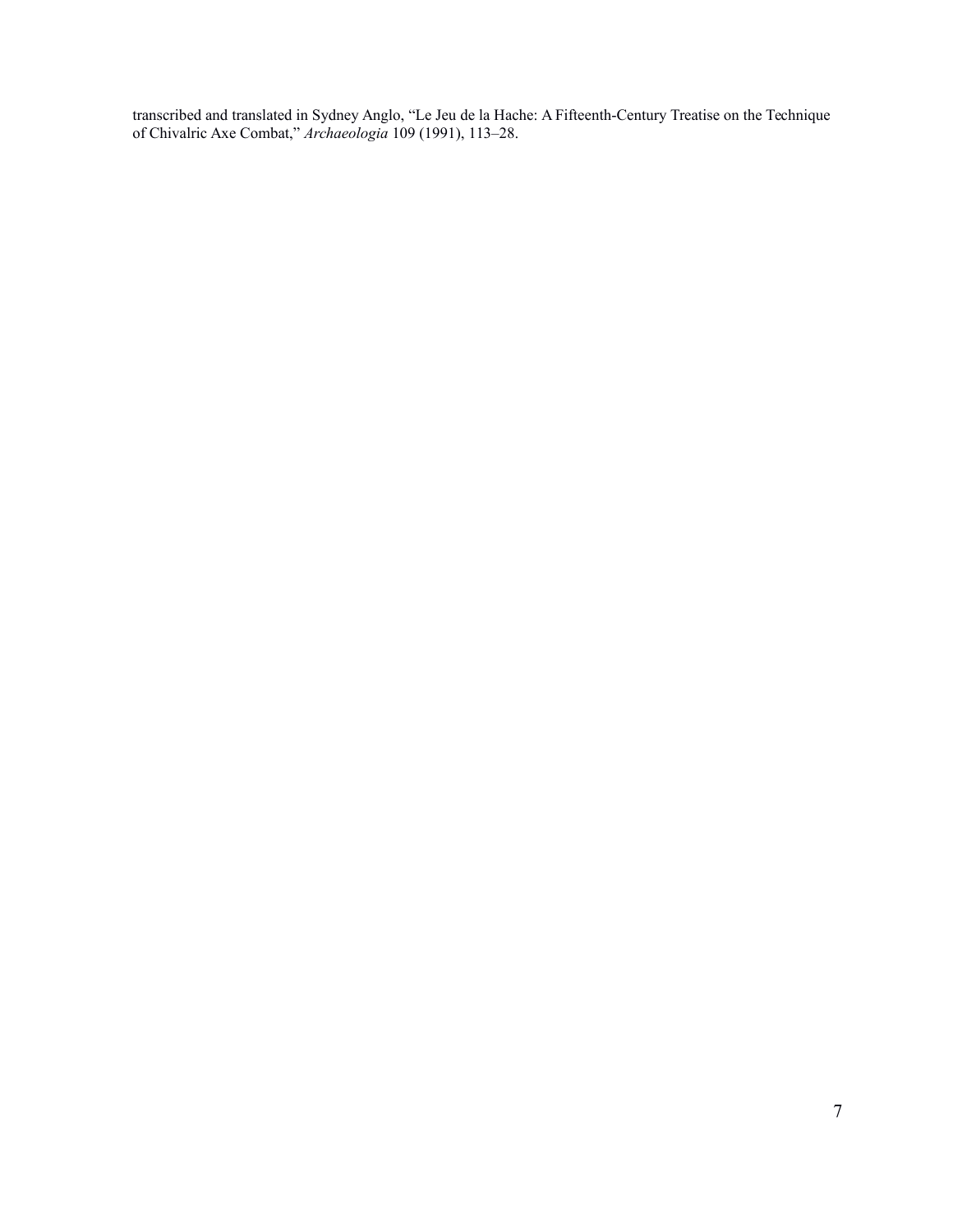realism, such as a tendency to rotate hands and quillions into the plane of the picture.<sup>[26](#page-10-1)</sup> Nevertheless, the pictures are much easier for the uninitiated reader to interpret than their equivalents in the only earlier illustrated fencing manuscript, Leeds Royal Armouries MS. I 33.<sup>[27](#page-10-0)</sup> Relying on pictures was an effective choice. Replacing them would have made the text too long to easily memorize, and still would not have been effective at describing some things. Fiore's art involves many grapples, shoves, throws, and disarms which cannot be effectively fully described in words. But the emphasis on illustrations is also a characteristic medieval solution.

Medieval memory theory advised breaking down a long text into short units according to a clear structure. Fiore does this at two levels; first he divides the manuscript into sections by weapon, then divides each weapon into numbered masters and plays. Each manuscript contains a prologue, a series of weapon forms, and a very brief conclusion. Each weapon form begins with one or more guards and continues with a series of techniques or *plays*. Between the forms are short notes on theory and bridging sections—groups of a handful of techniques for an unusual weapon or unmatched weapons, such as fighting with two clubs against a spear-man. The Getty and Pisani-Dossi manuscripts flow from small to large weapons, from unarmoured to armoured combat, and from foot to horseback. The Getty consists of a prologue, unarmed combat, short stick as a bridge, dagger, dagger against sword as a bridge, sword in one hand, a complex bridging section on theory, sword in two hands, another miscellaneous section, sword in armour, axe, spear, lance on horseback, sword against lance on horseback, sword on horseback, sword on horseback, wrestling on horseback, and a final bridging section and conclusion.

<span id="page-10-1"></span><span id="page-10-0"></span><sup>26</sup> In the third play of the fourth dagger master, an extra hand appears in the bind (Getty f 16v).

<sup>27</sup> Leeds, Royal Armouries MS. I 33, has been variously dated anywhere from 1295 to 1320. It is certainly no more recent than the first quarter of the fourteenth century. Rainer Leng (ed.), *Katalogue der Deutschsprachigen Illustrierten Handschriften des Mittelalters: Band 4/2, Lieferung 1/2, 38. Fecht- und Ringbücher*, (Kommission für Deutsche Literatur des Mittelalters der Bayerischen Akadime der Wissenschaften, München: Munich, 2008), 124.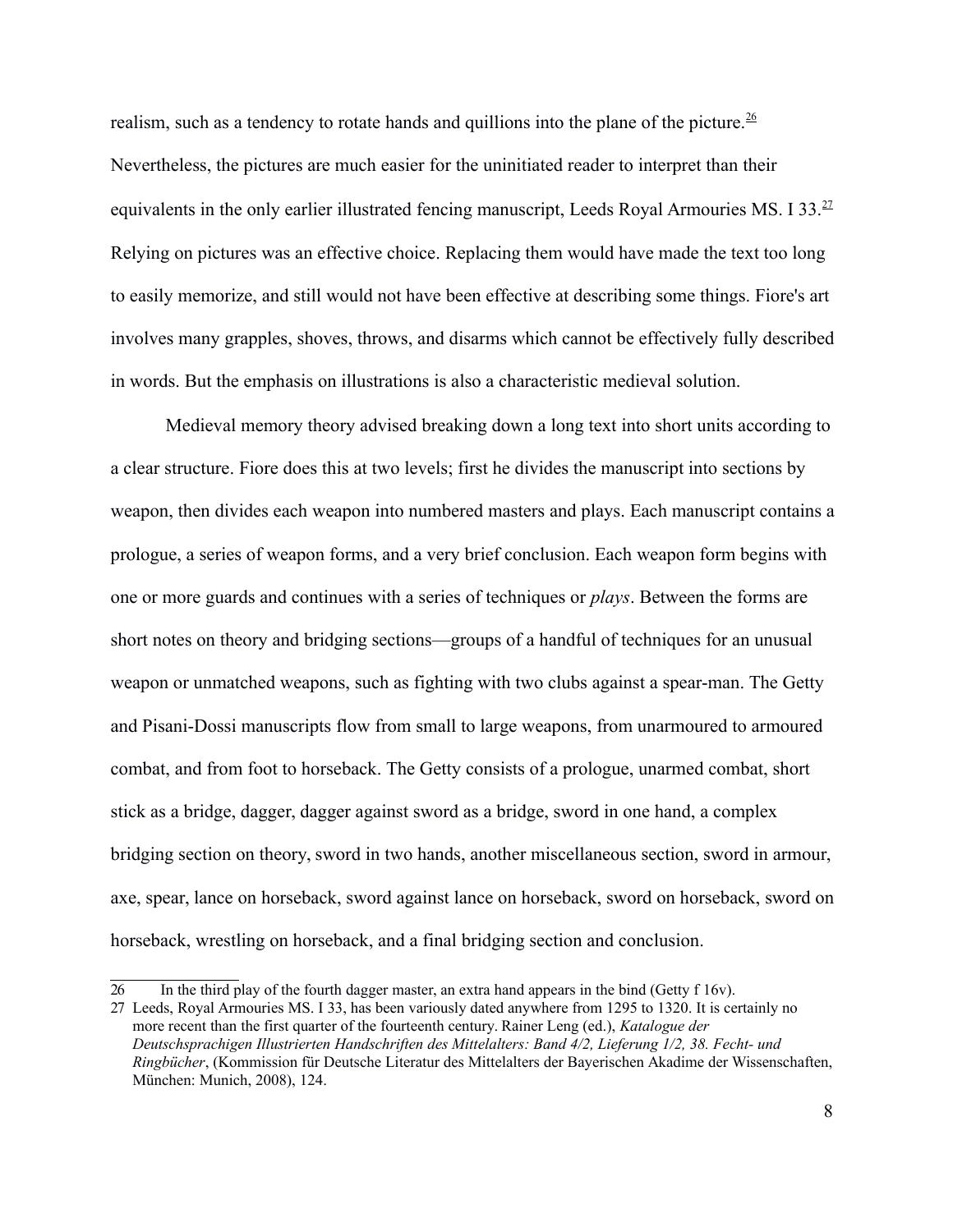The basic unit of structure (*divisio*) is a play which consists of a figure who speaks to the reader in verse and performs a technique over a series of illustrations. Fiore also uses a system of four masters to organize his material. The *posta* or guard, stands alone at the beginning of the play, wears a golden crown. The *remedy* stands in combat with a partner and wears a golden crown. The *counter* stands in combat with a partner and wears a golden crown and a golden garter, and the *counter-remedy* appears in combat and wears a golden garter. Masters are assisted by *scholars* who appear in a variant of their technique. The guards serve as starting points for attack and defence. Each *remedy* defeats an attack and neutralizes the opponent; the *counter*  interrupts the remedy and defeats the player who tried it; and the *counter-remedy* disrupts the counter and overthrows the player who tried it.

Fiore's works brim with numbered lists. The list of four masters is one prominent example, but there are also four weapons (dagger, sword, lance, and axe), eight qualities which unarmed combat requires (strength, speed, knowledge of grapples, knowledge of breaks, knowledge of binds, knowledge of where to strike, knowledge of how to put your opponent on the ground, knowledge of dislocations), five things to do against the dagger, three arm locks, and three disarms. The sections on unarmed combat, dagger, sword in two hands, sword in armour, spear, and axe fighting, always begin with lists of between four and twelve guards. The Italian prologue of PD ends with a description of these sections, the number of masters, and plays.

Numbered lists were a very popular mnemonic in medieval literature. Robert of Basevorn, who wrote a handbook for preachers around 1322, suggests picking a group of a certain number of symbols and dividing a sermon into that many parts, each corresponding to one of the symbols. $^{28}$  This division could be made out of two to twelve parts, but no more. He suggests

<span id="page-11-0"></span><sup>28</sup> Robert of Basevorn, *Forma Praedicandi*, trans. Leopold Krull, in *Three Medieval Rhetorical Arts,* ed. James R. Murphy (Berkeley: University of California Press, 1976) ch. XLVIII. See also Carruthers, 131-33.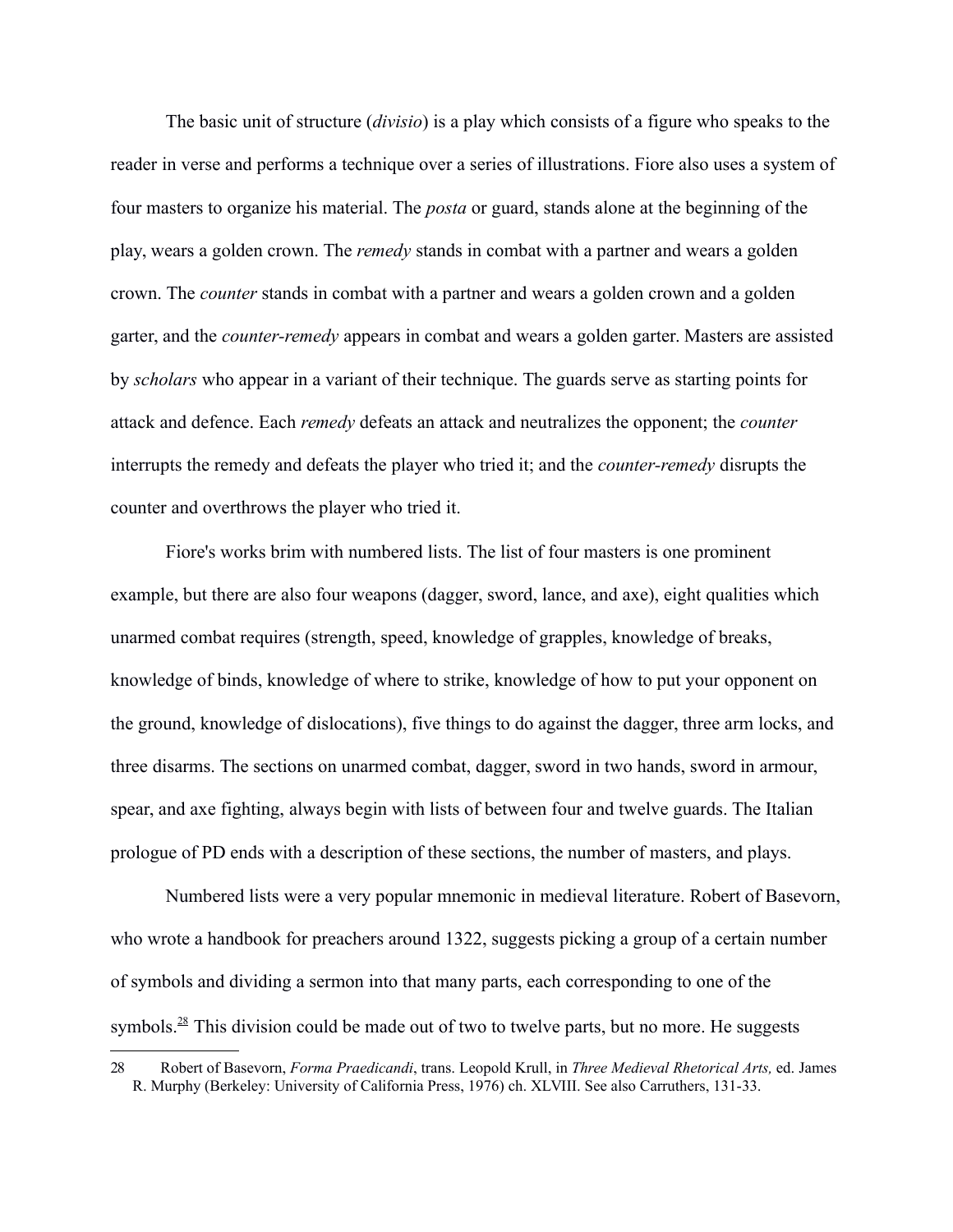linking a five-part sermon to the five vowels, a seven-part to the seven mercies of God, a ten-part to the ten commandments, or a twelve-part to the twelve apostles. Any group of a given number of things has a natural link to other groups of that same number of things. This is probably why Fiore gives six guards each for sword in armour, spear, and axe in the Getty. All of these sections deal with armoured combat on foot, so they are linked by the number six even though the list of guards varies and some are familiar from earlier parts of the manuscript. It is important for the structure to follow the same pattern, even if the content does not require it.

A sermon of St. Bernardino of Siena is a good example of a text with numbered lists. For a sermon with the theme "Thou shalt love thy neighbour like thyself", where the subject is love between husband and wife. First he defines three properties which true love should have: it should be honest, pleasant, and profitable. Then he expounds on the importance of these, and he gives four reasons for each, carefully giving them numbers and reminding his listeners to remember them. The attentive listener could use this numbered structure to remember the gist of the sermon for their own use or to pass the famous man's words on to others, while the speaker could use them when preparing the speech or to remember his place if he was interrupted.<sup>[29](#page-12-1)</sup>

Fiore recognizes that these lists are a bit arbitrary and that the specific number is not important. The five things to do against the dagger become four, as he combines taking the dagger with striking.<sup>[30](#page-12-0)</sup>The requisites of *abrazare* (unarmed combat) separate breaking and dislocating limbs, but they are left together in the five things to do against dagger. This may reflect Fiore's preference for showing four pictures per page in the Getty manuscript, since five masters would overflow onto a second page or crowd a single page. Fiore also comments that

<span id="page-12-1"></span><span id="page-12-0"></span><sup>29</sup> G.G. Coulton, *Life in the Middle Ages,* 2nd ed. (Cambridge: Cambridge University Press, 1967), I, 217-23. 30 Five things: "take the dagger and strike, break his arms, bind them, and throw him to the ground" (Getty f 9v) and four masters of disarms, breaks, binds, and throws (Getty f 10r).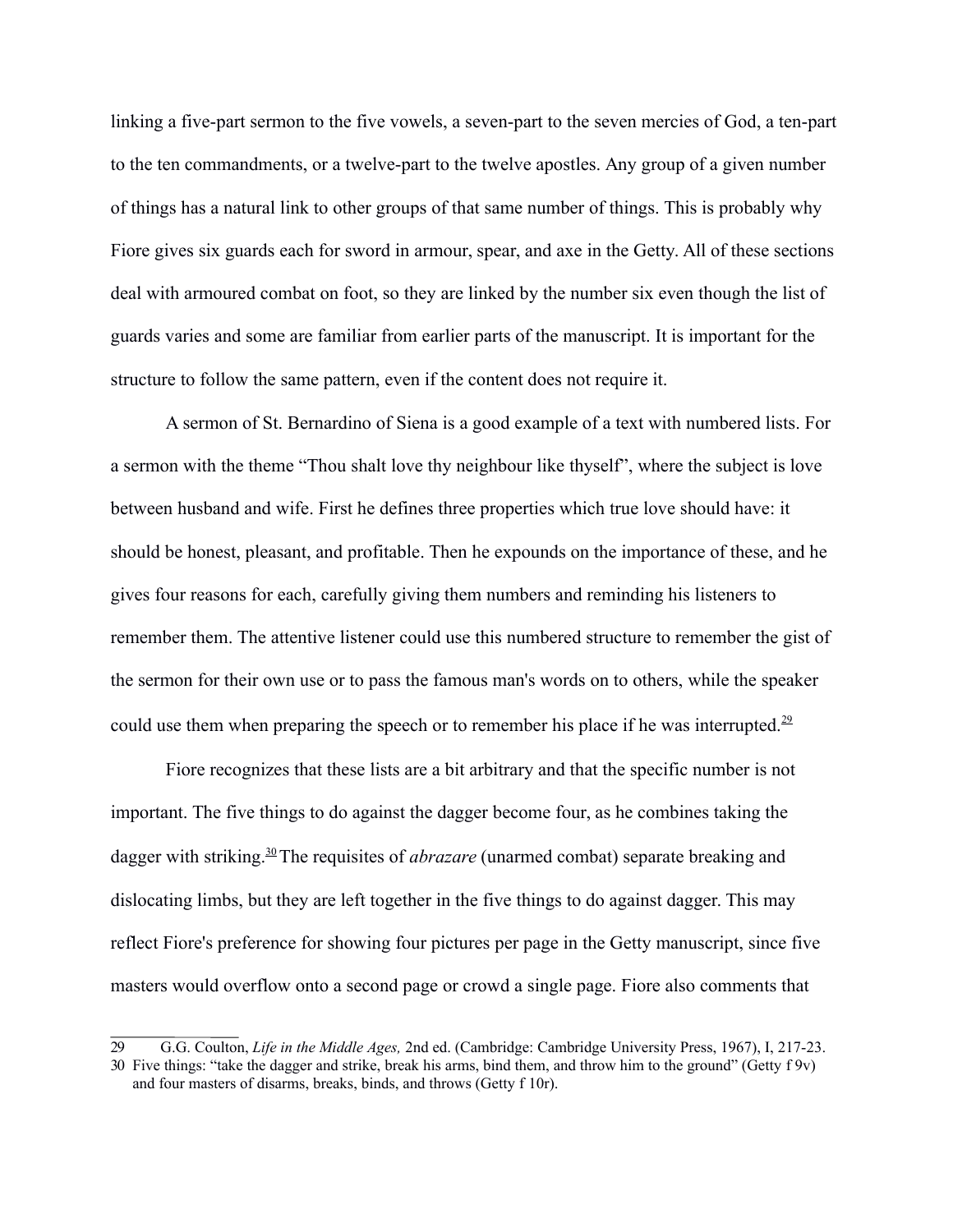"these guards can be of different sorts, some better than others. There are four guards that are the best, both for unarmoured and armoured *abrazare*, although those guards don't remain fixed for long, due to the immediate grapples that follow them.<sup>"[31](#page-13-3)</sup>This seems to allude to the fact that there is an infinite number of possible guards, and that even the most popular ones can be formed in various ways. Lists of guards vary between manuscripts, and some guards for the sword in two hands are mentioned elsewhere but not included in the list.<sup>[32](#page-13-2)</sup> Significantly, the different manuscripts contain different lists of guards for the sword in two hands but each list has twelve in number, a symbolic number which Robert of Basevorn recommended as the largest number of parts into which a sermon should be divided. $33$ 

**[Fig 2: A schematic representation of the organization of the 21 plays of the** *First Remedy Master of Dagger* **in Getty, f 10v-13r (reproduced from Robert Charrette,** *Fiore dei Liberi's Armizare***, 237)]**

Fiore also numbers his plays. *Abrazare,* and sword against sword on horseback, are the most consistently numbered sections in the Getty, but Fiore clearly expects readers to provide the numbers themselves in other sections. Some of these references are backwards, such as the constant mention of the third play of the first remedy master of dagger, the *ligadura mezzana*, and the first scholar of the fourth remedy master of dagger, the *ligadura soprana*. [34](#page-13-0) Indeed, Fiore

<span id="page-13-3"></span><sup>31</sup> Getty f 4r, trans. by Leoni.

<span id="page-13-2"></span><sup>32</sup> The Getty lists *dente di cinghiaro lo mezzano* which does not appear in other manuscripts. The PD and BNF list *posta di vera finestra* which may be an alternative name for *posta di donna* or *posta di finestra*. A good example of a missing guard is *posta di finestra sinestra*, which appears in the *segno* of PD (f 17r) and BNF (f 1v) and in the defence against any attack with the sword in two hands (Getty f 31r) but it does not appear in any list of *poste* with the sword in two hands.

<span id="page-13-1"></span><span id="page-13-0"></span><sup>33</sup> Basevorn, ch. XLVIII, in Murphy, 204.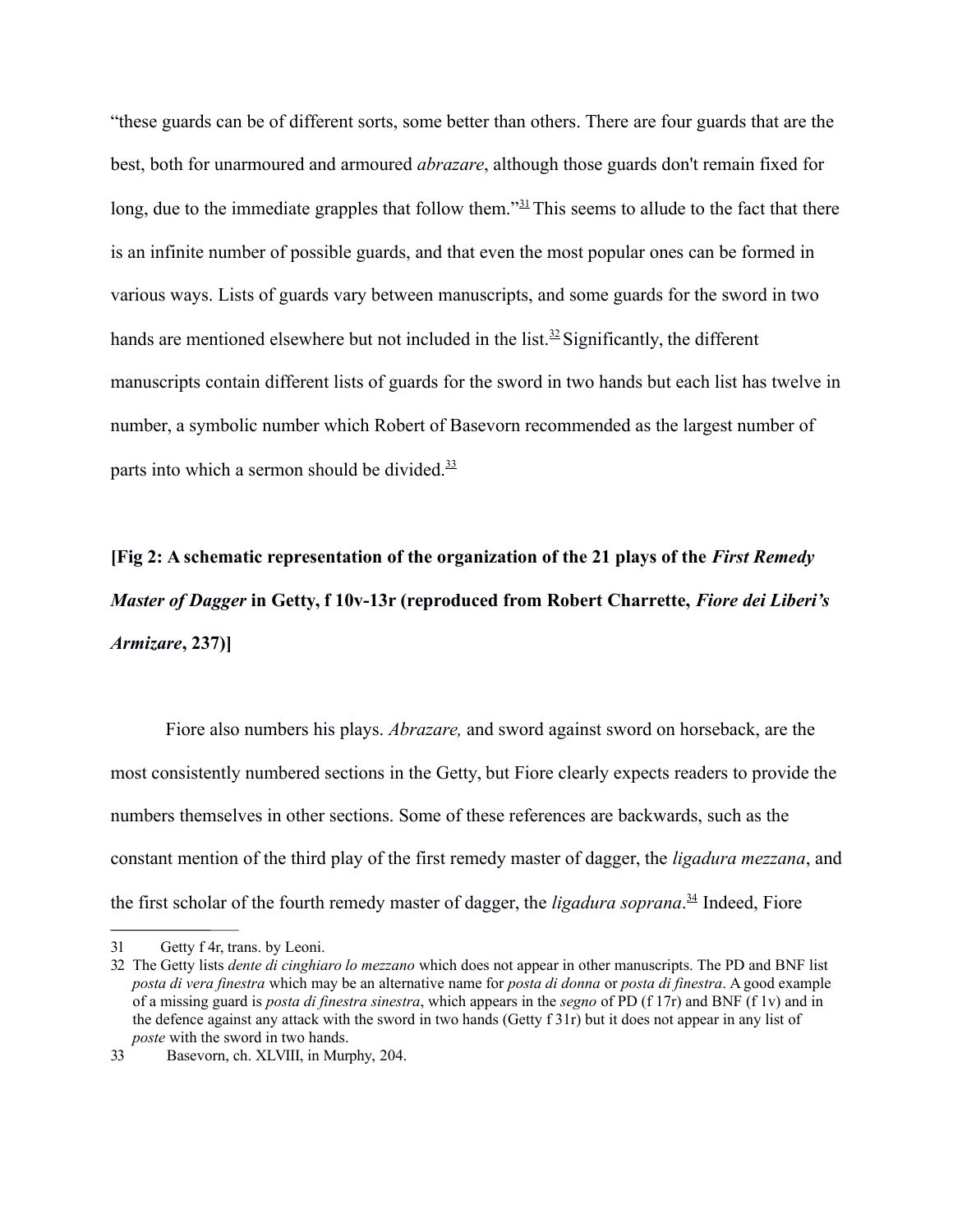34 See examples from the Getty: dagger play (ff 15r, 15v, 16r, and 17r), dagger against sword (f 19r-v), sword in one hand (f 20v), sword in two hands (f 29r-v).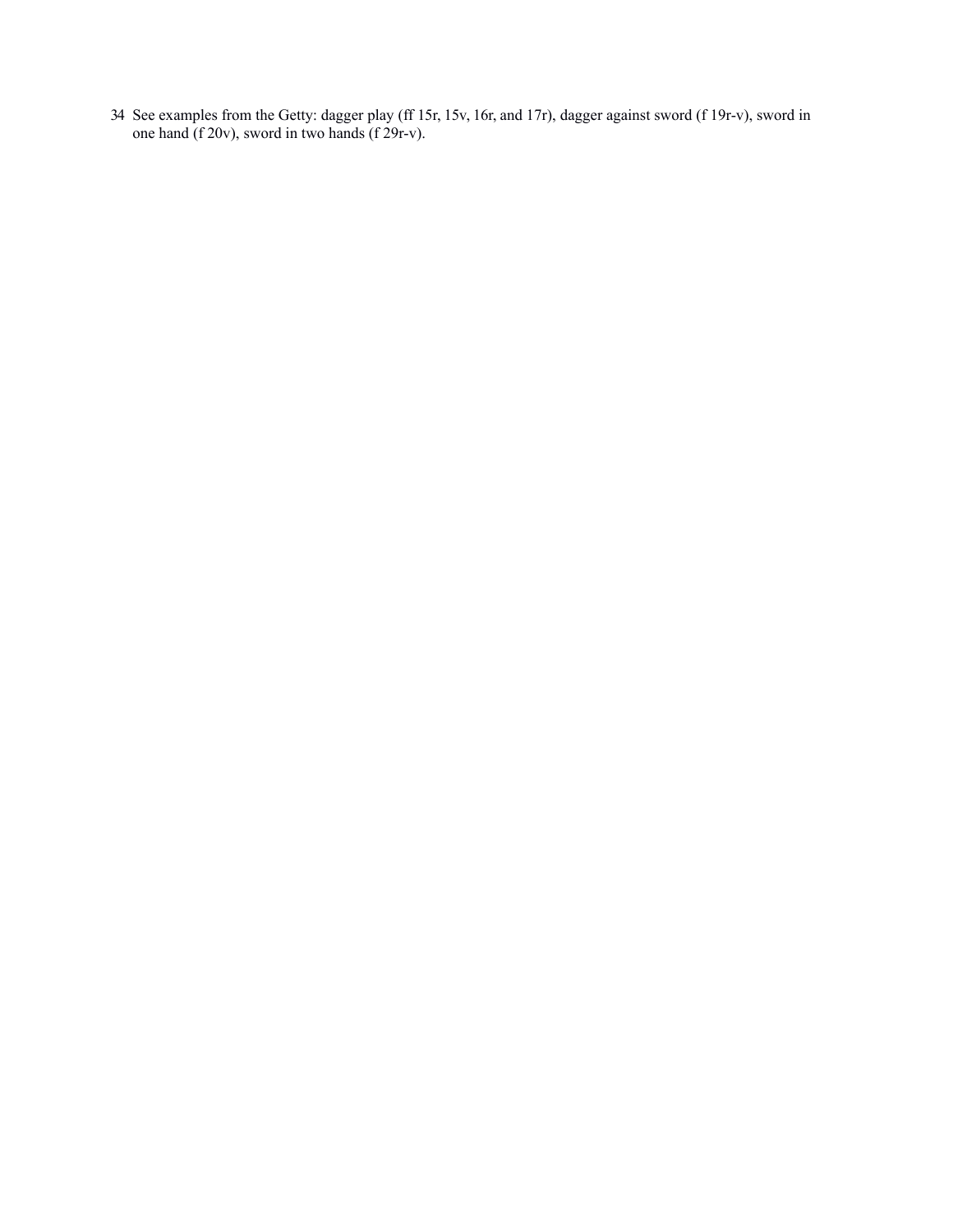refers to these techniques by name and number interchangeably. Other references are for plays that occur later in the manuscript, as when the first play of the eighth remedy master of dagger says "I can take his hand in the joint with my left hand, and with the right I can injure him, then you will find me as the ninth scholar of the ninth master who strikes the player in the chest."<sup>[35](#page-15-2)</sup> While confusing at first, a reader who had already studied the whole book would know that play.

Significant numbers of plays, and groupings of plays on the page, also help memorization. The physical structure of each page, with different sets of two, four, or six illustrations, naturally divides long lists into small sections which can be memorized as a group, just as recommended in texts on memory. Guy Windsor also noted that the first eight plays of the dagger in the Getty teach the basics of the whole dagger system, with remedies and counters, disarms, locks, throws, and a variant defence.<sup>36</sup> In the original manuscript, these plays appear on one leaf.

Fiore's numbering is not perfect in that he occasionally breaks from the pattern, listing other things that a play could do, or by explaining a counter within one play, rather than showing it in a separate illustration, saving space. In these cases numerical reference becomes ambiguous. Such imperfections are common in other numerically structured texts, particularly less polished and learned ones such as the Parson's lecture on penitence in the Canterbury Tales.  $37$ 

Why are the numbers most consistent in the *abrazare* and the sword on horseback? *Abrazare* opens the Getty, and sword on horseback closes its armed combat section. Opening and closing with numbering reminds readers what they are supposed to do throughout the book. These references are quite sophisticated. The list-mnemonic is a process of one-to-one mapping

<span id="page-15-2"></span><sup>35</sup> Getty f 17r (trans. Leoni).

<span id="page-15-1"></span><sup>36</sup> I first encountered this interpretation during Windsor's workshop at the Vancouver International Swordplay Symposium, 2011. See also Guy Windsor, *Mastering the Art of Arms Vol. 1: The Medieval Dagger* (Freelance Academy Press: Wheaton, IL, 2012), 49-51.

<span id="page-15-0"></span><sup>37</sup> Geoffrey Chaucer, "The Parson's Tale," in *The Riverside Chaucer*, new ed., ed., F. N. Robinson (Oxford: Oxford University Press, 1987), 289.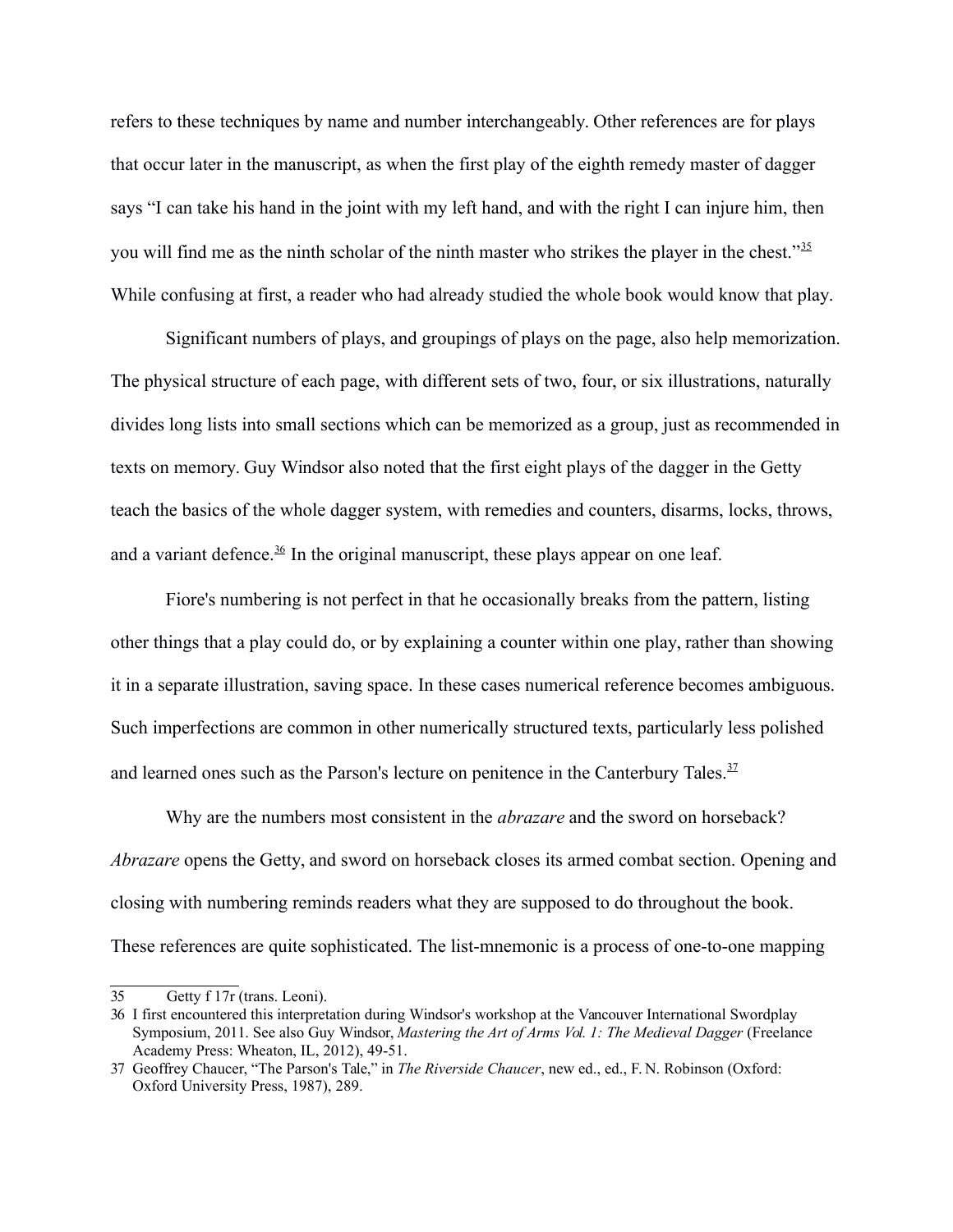ideas to numbers and symbols (as when the the four evangelists are partnered with four animals). A sermon, with a few biblical quotes, is constructed and performed as a linear string of parts, followed in a fixed order, but each point in a fight, once reached, offers the performer several options, each of which leads to further choices. Fiore tries to account for this by linking techniques across the plays. If a fencer is practising sword techniques, and his opponent steps in and applies a *ligadura mezzana* to his arm, he must apply a counter to that play from the dagger section. Each of Fiore's manuscripts is a decision-tree not a sequence of lists. In effect, each manuscript is a chose-your-own-adventure book which the reader should know so well that they do not need paragraph numbers. Not coincidentally, this ability to move freely through a text is exactly the goal of medieval memory training. Kinaesthetic memory is different from memory of texts, but mastery of both is requires the ability to do similar things with the material studied. While it is a cliché that medieval readers knew a few texts very well, Fiore had high expectations of his readers even by medieval standards.

Another characteristic medieval mnemonic is the schematic diagram. Images were considered the easiest sensations to memorize, so linking knowledge to a simple diagram made it easier to remember. The medieval T-O maps, which depicted the northern hemisphere as a disc, (the 'O') divided into three continents by the Nile, the Mediterranean, and the Don, (the 'T') are a famous example: medieval readers saw them not as a literal representation of the material world but as a framework around which to organize knowledge about it.<sup>[38](#page-16-0)</sup> Fiore created a schematic diagram to represent key points of his art in a similar way. Each of Fiore's manuscripts, except the fragmentary Morgan, have a page known as the *segno* which tries to combine the seven

<span id="page-16-0"></span><sup>38</sup> P. D. A. Harvey, *Medieval Maps* (Toronto: University of Toronto Press, 1991), 19. David Woodward, "Medieval *Mappaemundi*" in *The History of Cartography,* vol. 1, eds., J.B. Harvey and David Woodward (Chicago: University of Chicago Press, 1987), 288-92.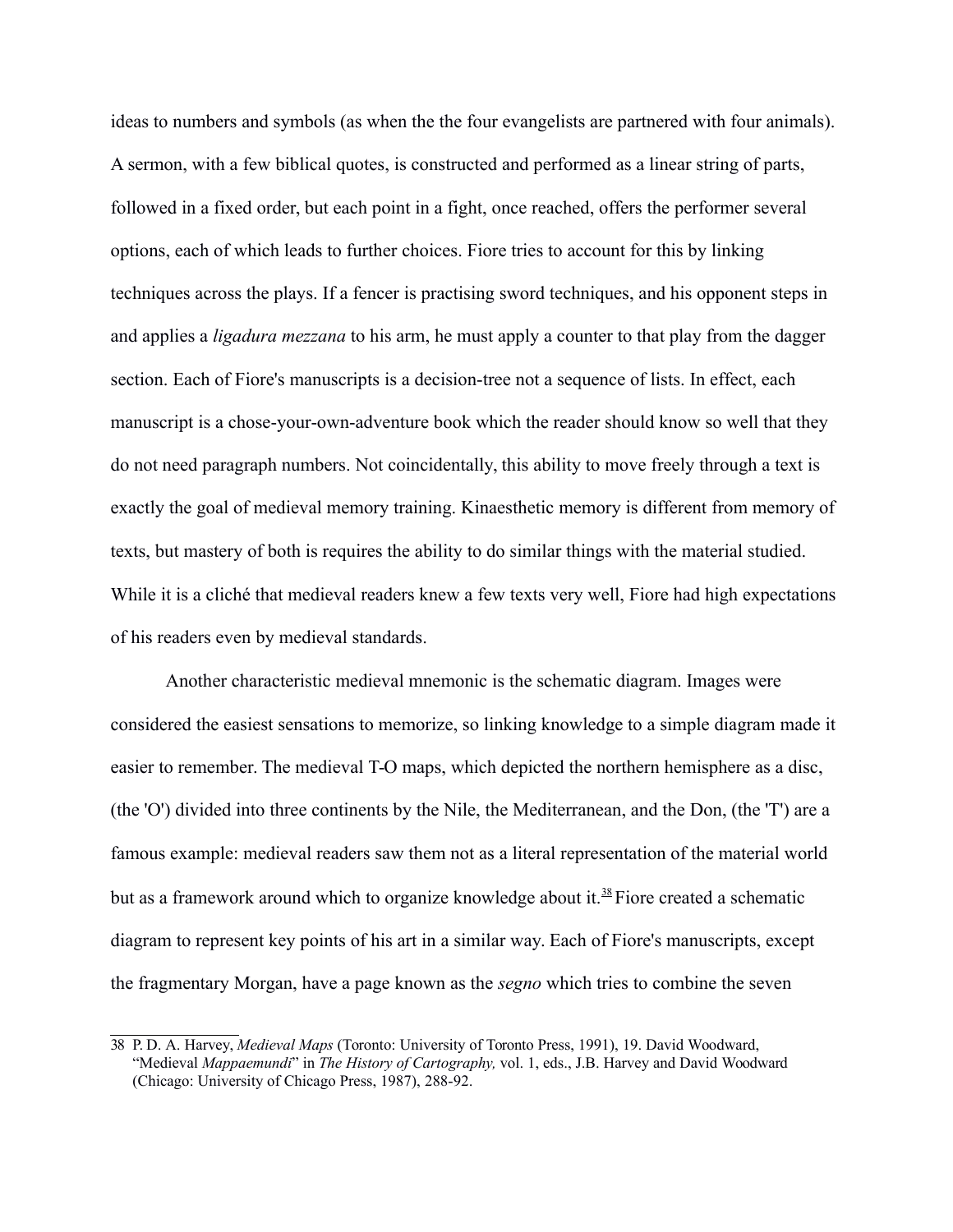attacks, the twelve sword guards, and four qualities which a fighter should have into a single image. Unusually, the *segno* of the Getty has two lines in the author's voice explaining how to interpret the diagram.

## **[Fig 3: The segno from the Pisani-Dossi manuscript, f 17r (reproduced from** *Flos Duellatorum***, 1902)]**

In this diagram, the seven swords indicate the seven lines of attack. The names of *poste* are written near the closest part of the body. The four virtues, four animals, and four attributes describe themselves (*prudentia* is the lynx with the compass, *audatia* the lion with the heart, *fortitudo* the elephant with the tower, and *celeritas* the tiger with the arrow). The usual list of virtues, very common in sermons, was *prudentia*, *tempermentia*, *iustitia*, and *fortitudo*. [39](#page-17-2)The animals are drawn from a common stock of animal lore best known through bestiaries. $40$  These contained a mix of natural history, etymology, and moralism and were one of the ready-made sets of symbols in every medieval person's memory, and were often used in sermons. All of Fiore's animals are beasts (*bestiae*) from the beginning of those bestiaries which derived from the *Etymologies* of Isadore of Seville (560-636).<sup>[41](#page-17-0)</sup> The relevant properties of each animal are also famous ones which would be familiar to any reader.

Verse is a universal mnemonic. The metre and sound patterns impose a natural order on text rather than an arbitrary one. Fiore uses two types of verse: couplets in the PD and BN, and

<span id="page-17-2"></span><sup>39</sup> Kirsten M. Berg, "On the Use of Mnemonic Schemes in Sermon Composition," in Roger Andersson ed., *Constructing the Medieval Sermon* (Turhout: Brepolis, 2007), 231

<span id="page-17-1"></span><span id="page-17-0"></span><sup>40</sup> See Florence McCulloch, *Medieval Latin and French Bestiaries* (1960), 34-40, and T.H. White, *The Book of Beasts* (New York: Dover Publications, 1984)

<sup>41</sup> McCulloch, 34-38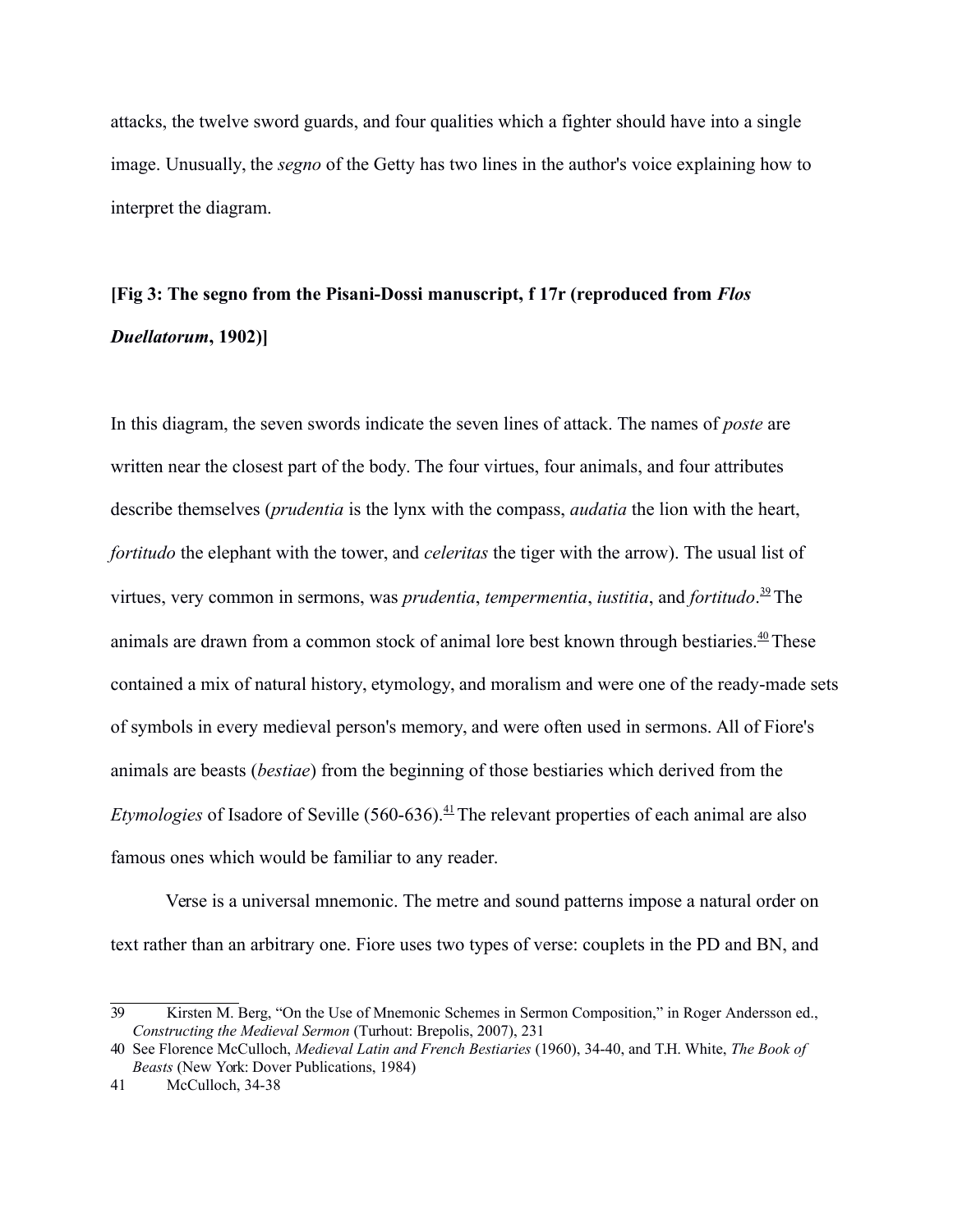long rhymes in the Getty and Morgan. It appears that his students had to memorize the couplets since many couplets in Philipo Vadi's manual paraphrase Fiore. This suggests that he quoted from memory rather than copying a manuscript.<sup>[42](#page-18-2)</sup> The couplets are reasonably good verse, but not very informative. Instead, they serve as a key to material already memorized, just as the numbers (Psalm 30) or first lines (*In te Domine speravi*) can serve as keys to the psalms and the learning associated with them. The long verses are practically prose, but are useful to someone who has not yet learned the plays, or needs to be reminded. It appears that his students had to memorize the couplets since many of the verses in Philippo Vadi's late-fifteenth century manual, paraphrase Fiore. This suggests that he quoted from memory rather than copying from a manuscript. Didactic poems with glosses are also central to the martial tradition associated with the name "Liechtenauer" which appeared in the fourteenth century. Nuremberg Hs. 3227a, a miscellany roughly contemporary with Fiore, contains no less than eighteen martial texts including a commentary on "Liechtenauer's" didactic poems. $43$  This sudden profusion of texts is reminiscent of the multiplication of commentaries and glosses at the end of the eleventh century, and like those commentaries their contents probably reflect an older tradition of oral teaching.<sup>[44](#page-18-0)</sup> It is likely that gentlemen learned didactic poems on combat for centuries before Fiore, but they were only written down with a gloss in the fifteenth century

<span id="page-18-0"></span>To sum up, we have an elderly gentleman, on the edge of court and book culture who,

<span id="page-18-2"></span><sup>42</sup> The verse in Vadi: "Son porta di fero piana terrene/ Che taglie e punte sempre si rafrena" (f 16v), as compared to Fiore's "Tuta porta di fero son la piana terrena/ Che taglie e punte sempre si rafrena" (PD f 18r) and "Son posta di croce cosi chiamata/ De taglie e punte non temo derata" (Vadi f 24r) against "Io son posta forte chiamada la crose/ Colpi di azza ne punte niente mi nose." (PD f 27r).

<span id="page-18-1"></span><sup>43</sup> Nuremburg, Germanisches Nationalmuseum, Hs 3227a. The date of this text is still uncertain, but likely produced after 1389. See J. L. Forgeng, "Owning the Art: The German Fechtbuch Tradition," in *The Noble Art of the Sword,* ed., Tobias Capwell (Wallace Collection: London, 2012), 165–75.

<sup>44</sup> Beryl Smalley, *The Study of the Bible in the Middle Ages*, 3rd ed. (Oxford: Blackwell, 1983), 45-52, Lesley Smith, *The Glossa Ordinaria: The Making of a Medieval Bible Commentary* (Leiden: Brill, 2009), 37, Carruthers 198.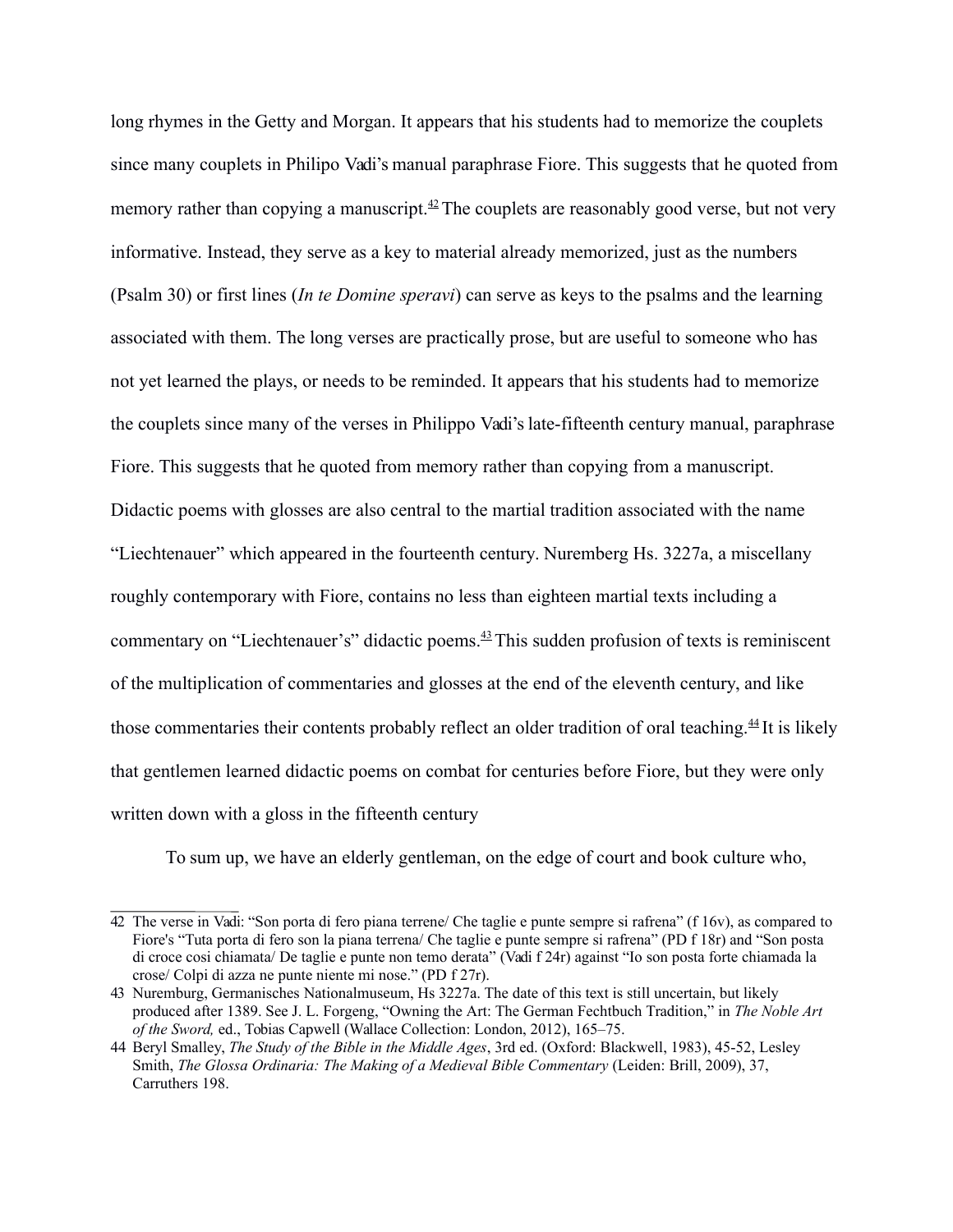about the year 1400, started to produce some unusual manuscripts. He was not, apparently, highly educated, but he was very clever man. He used the physical form of the page, textual structures, schematic diagrams, and verse to convey his lessons in a format that would be easy to memorize. I have only scratched the surface here, but would like to make three final points.

First: physical training in late medieval Europe was just as sophisticated and effective as scholarly training. Just as the ideal in studying a text was to be able to summon the appropriate words when needed, so the ideal in learning a martial art was to be able to perform the appropriate motion when needed. Therefore, the methods of book learning could be easily adapted to physical learning. If medieval memory and book learning are a useful model for studying one kind of medieval physical training, they might be useful for studying others such as sports or craft skills. Second: despite this sophistication and effectiveness, Fiore's art only survives by chance. For some reason, he chose to write about his art, and he had the education and the money to produce luxury manuscripts that were likely to survive to the twentieth century. Without the manuscripts, Fiore would be the sort of person who gets two lines in an especially thorough history of renaissance Undine. How many people like him are invisible to us because they did not produce luxury manuscripts?

Third: those of us interested in Fiore's work need help from a variety of specialities. For example, we know very little about the physical training which these manuals complemented. I know of some general comments that a gentleman should practice wrestling, fencing, riding, throwing, leaping, dancing, and lifting, but nothing more specific about physical training before sixteenth century.<sup> $45$ </sup> That there was other physical training at all is only implicit, because the early

<span id="page-19-0"></span><sup>45</sup> The *locus classicus* for martial training, in the medieval period was the fourth century *Epitoma rei militaris* (or *de re militari*) of Flavius Vegetius Renatus which contains some instruction for training swordsmen, archers, and cavalry soldiers in book 1. It was extremely popular amongst medieval readers, translated and re-worked by Rbanus Maurus (780-856), in French by Christine de Pizan (1364-c1430) and middle-English verse in the